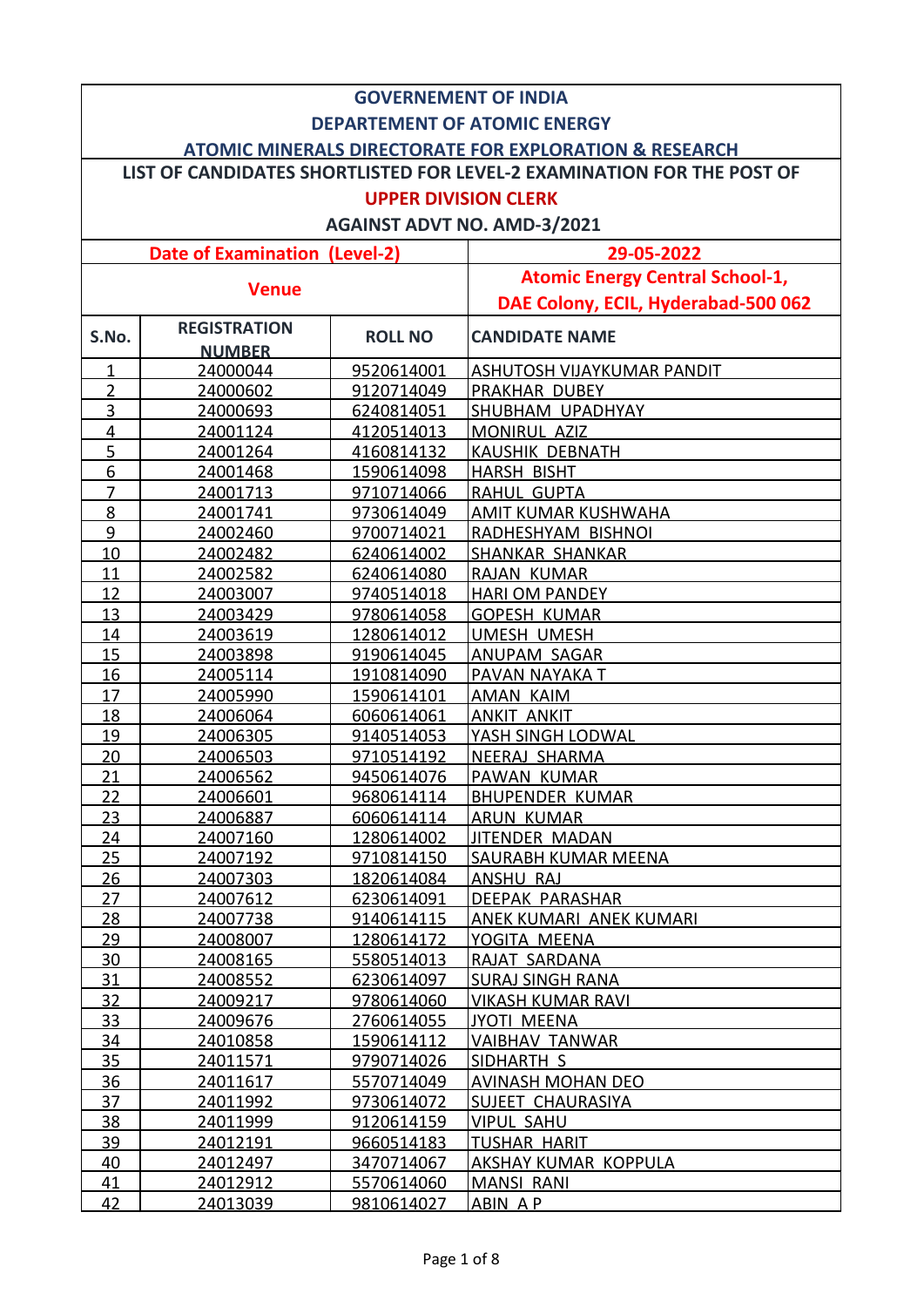| LIST OF CANDIDATES SHORTLISTED FOR LEVEL-2 EXAMINATION FOR THE POST OF |                      |                          |                                                  |  |
|------------------------------------------------------------------------|----------------------|--------------------------|--------------------------------------------------|--|
| <b>UPPER DIVISION CLERK</b>                                            |                      |                          |                                                  |  |
| <b>AGAINST ADVT NO. AMD-3/2021</b>                                     |                      |                          |                                                  |  |
| <b>Date of Examination (Level-2)</b>                                   |                      |                          | 29-05-2022                                       |  |
|                                                                        |                      |                          | <b>Atomic Energy Central School-1,</b>           |  |
| <b>Venue</b>                                                           |                      |                          | DAE Colony, ECIL, Hyderabad-500 062              |  |
| S.No.                                                                  | <b>REGISTRATION</b>  | <b>ROLL NO</b>           | <b>CANDIDATE NAME</b>                            |  |
|                                                                        | <b>NUMBER</b>        |                          |                                                  |  |
| 43                                                                     | 24013112             | <u>5570614093</u>        | <b>VIKAS SANDHU</b>                              |  |
| 44                                                                     | 24013610             | 9120814006               | RAVI KALINKAR                                    |  |
| 45                                                                     | 24014418             | 5570514047               | <b>VAKUL KUMAR</b>                               |  |
| 46                                                                     | 24014535             | 5750614090               | <b>DIPALI SATISH DABLE</b>                       |  |
| 47                                                                     | 24014737             | 9650514028               | <b>SWETA KAIM</b>                                |  |
| 48                                                                     | 24015339             | 9740614033               | <b>ALOK KUMAR</b>                                |  |
| 49                                                                     | 24015375             | 5570614131               | SARVAGHYA SUMAN                                  |  |
| 50                                                                     | 24016380             | 5570614103               | <b>GAUTAM MR</b>                                 |  |
| 51                                                                     | 24016524             | 6060614098               | AAKASH KUSHWAHA                                  |  |
| 52                                                                     | 24016756             | 1280614038               | RAHUL YADAV                                      |  |
| 53                                                                     | 24016814             | 9140714036               | RAKESH KUMAR MEENA                               |  |
| 54                                                                     | 24017763             | 6240614169               | NAINA KANOUJIA                                   |  |
| 55                                                                     | 24017990             | 5570614004               | <b>AMAN AMAN</b>                                 |  |
| 56                                                                     | 24018404             | 1280614105               | <b>TANUJ GAUTAM</b>                              |  |
| 57                                                                     | 24019528             | 1850614116               | <b>VIVEK KUMAR</b>                               |  |
| 58                                                                     | 24020325             | 4120614084               | <b>SHUBHAM KUMAR</b>                             |  |
| 59                                                                     | 24020329             | 4120714037               | RAJNISH CHANCHAL                                 |  |
| 60                                                                     | 24020825             | 9660714054               | <b>DIPANSHU BHATI</b>                            |  |
| 61                                                                     | 24021273             | 5580614047               | <b>BHARAT BHUSHAN</b>                            |  |
| 62                                                                     | 24022389             | 9450714076               | <b>DEEPAK MEENA</b>                              |  |
| 63                                                                     | 24023136             | 1590514214               | <b>CHRISTINA TIRKEY</b>                          |  |
| 64                                                                     | 24023205             | 6230714001               | SAURABH GAUTAM                                   |  |
| 65                                                                     | 24023225             | 5580514022               | PRASHANT SAROHA                                  |  |
| 66                                                                     | 24023500             | 9670614172               | <b>SUHEB ALAM</b>                                |  |
| 67                                                                     | 24024403             | 6230614084               | <b>SATENDER SINGH</b>                            |  |
| 68                                                                     | 24024503             | 9640714051               | <b>AMAN AMAN</b>                                 |  |
| 69                                                                     | 24024639             | 1280614003               | SUMIT YADAV                                      |  |
| 70                                                                     | 24025087             | <u>1990814170</u>        | <b>BALKRISHAN MEENA</b>                          |  |
| 71                                                                     | 24026051             | <u>1850514011</u>        | PRINCE KUMAR PANDEY                              |  |
| 72                                                                     | 24026219             | 3440514003               | SOURAV BISWAS                                    |  |
| 73                                                                     | 24026350             | 9760714141               | <b>VAIBHAV VIJAY WALDE</b>                       |  |
| 74                                                                     | 24026858             | 6230514117               | ANISH KUMAR                                      |  |
| 75                                                                     | 24026958             | 9140614055               | PRADEEP KUMAR MEENA                              |  |
| 76                                                                     | 24027326             | 1940614041               | <u>JATIN JOGENDER SINGH</u>                      |  |
| 77                                                                     | 24027473             | 9140514078               | SANJAY KUMAR                                     |  |
| 78<br>79                                                               | 24027554<br>24027912 | 9740614115<br>1590614031 | <b>MAYANK KUMAR GANGWAR</b><br>DIPANSHU BHARDWAJ |  |
| 80                                                                     | 24027914             | <u>4120614081</u>        | SHUBHAM KUMAR                                    |  |
| 81                                                                     | 24028107             | 9710614032               | LOKESH KUMAR                                     |  |
| 82                                                                     | 24028269             | 9520814075               | AADARSHKUMAR SHARMA                              |  |
| 83                                                                     | 24028630             | 9650614049               | PUNEET KUMAR                                     |  |
| 84                                                                     | 24028838             | 9660814013               | <b>MR VIKASH</b>                                 |  |
| 85                                                                     | 24029601             | 9660614136               | <b>GOVIND KUMAR PANDIT</b>                       |  |
| 86                                                                     | 24030172             | 9790714016               | DEVIKA J                                         |  |
| 87                                                                     | 24030224             | 9140614170               | CHANDRAPRAKASH MEENA                             |  |
| 88                                                                     | <u>24030863</u>      | 1590814130               | NEHA DAHIYA                                      |  |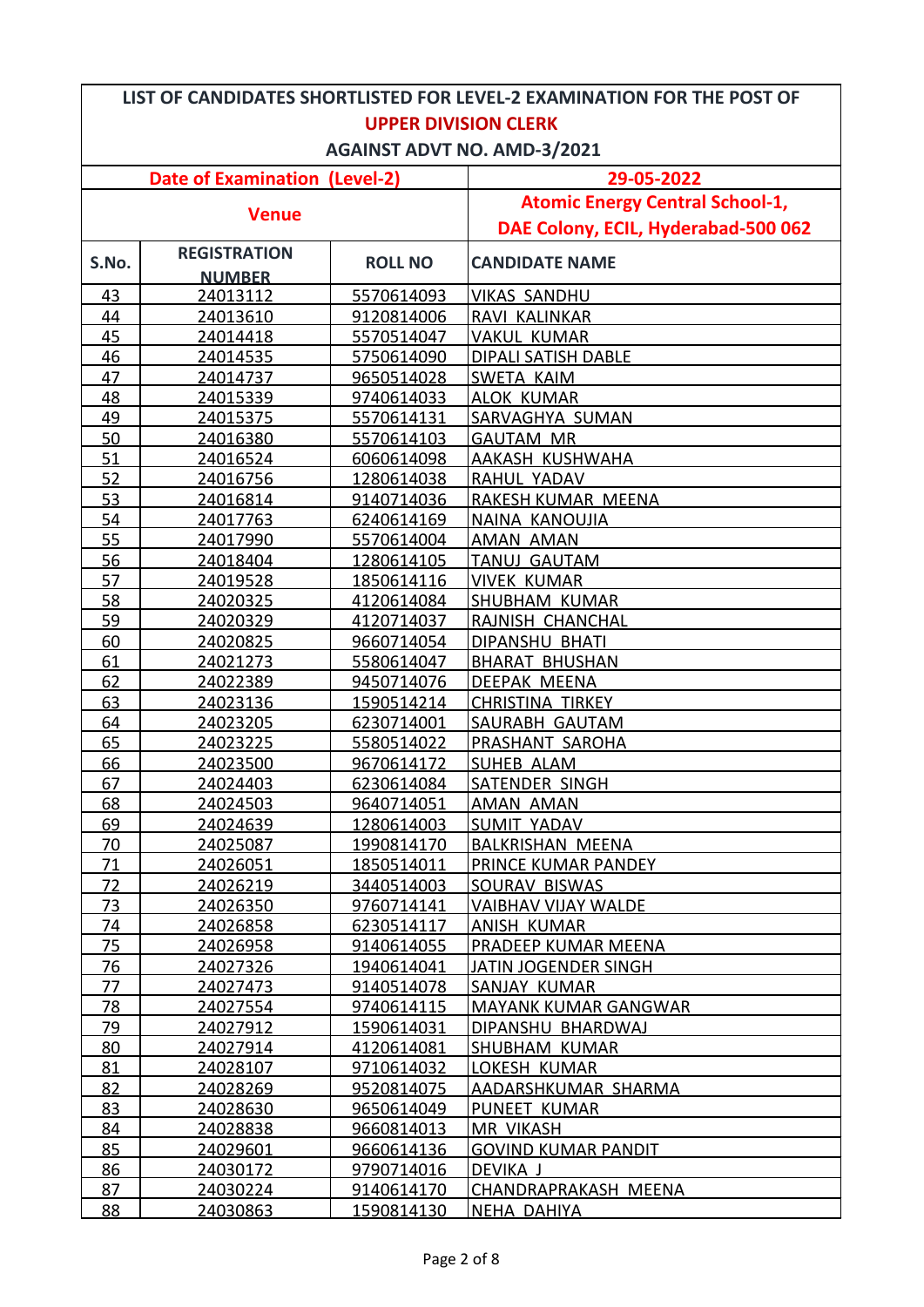| LIST OF CANDIDATES SHORTLISTED FOR LEVEL-2 EXAMINATION FOR THE POST OF |                      |                          |                                        |  |
|------------------------------------------------------------------------|----------------------|--------------------------|----------------------------------------|--|
| <b>UPPER DIVISION CLERK</b>                                            |                      |                          |                                        |  |
| <b>AGAINST ADVT NO. AMD-3/2021</b>                                     |                      |                          |                                        |  |
| <b>Date of Examination (Level-2)</b>                                   |                      |                          | 29-05-2022                             |  |
|                                                                        |                      |                          | <b>Atomic Energy Central School-1,</b> |  |
| <b>Venue</b>                                                           |                      |                          | DAE Colony, ECIL, Hyderabad-500 062    |  |
|                                                                        | <b>REGISTRATION</b>  |                          |                                        |  |
| S.No.                                                                  | <b>NUMBER</b>        | <b>ROLL NO</b>           | <b>CANDIDATE NAME</b>                  |  |
| 89                                                                     | 24031483             | 6240614130               | NITIN VISHWAKARMA                      |  |
| 90                                                                     | 24031888             | 1590614069               | <b>GAYATRI GAYATRI</b>                 |  |
| 91                                                                     | 24032161             | 9790814062               | <b>ANCY CHERIAN</b>                    |  |
| 92                                                                     | 24032170             | 1630514053               | <b>KUMAR DEOWRAT</b>                   |  |
| 93                                                                     | 24032373             | 2170514037               | <b>VINEETH MP</b>                      |  |
| 94                                                                     | 24032470             | 1150814020               | AFRIDH MOHAMMAD                        |  |
| 95                                                                     | 24032879             | 9660514083               | PANKAJ YADAV                           |  |
| 96                                                                     | 24033415             | 5580714099               | RAJAT YADAV                            |  |
| 97                                                                     | 24033618             | 1590814108               | RAUNAK SHARMA                          |  |
| 98                                                                     | 24033668             | 9710614159               | <b>DHEER SINGH MEENA</b>               |  |
| 99                                                                     | 24033774             | 9070614216               | <b>TUSHAR BHARDWAJ</b>                 |  |
| 100                                                                    | 24033972             | 5570514054               | PANKAJ YADAV                           |  |
| 101                                                                    | 24034369             | 1280614181               | <b>CHETRAM MEENA</b>                   |  |
| 102                                                                    | 24034699             | 1280614081               | <b>MOHIT BHIST</b>                     |  |
| 103                                                                    | 24035050             | 9600714066               | PAVAN SAI NAIK BADAVATH                |  |
| 104                                                                    | 24035691             | 4160714014               | <b>ALOK KUMAR</b>                      |  |
| 105                                                                    | 24036087             | 9710714248               | ABHIMANYU SURENDER SINGH YADAV         |  |
| 106                                                                    | 24036256             | 6230514010               | SHWETA SINGH                           |  |
| 107                                                                    | 24036384             | 1280614072               | <b>ABHITAM RANA</b>                    |  |
| 108                                                                    | 24036443             | 1280614087               | NAVJOT SINGH                           |  |
| 109                                                                    | 24036454             | 9730614063               | RISHABH VERMA                          |  |
| 110                                                                    | 24036591             | 6060614076               | RAHUL BAJPAI                           |  |
| 111                                                                    | 24036628             | 9710614181               | <b>AJAY KUMAR MEENA</b>                |  |
| 112                                                                    | 24036929             | 9660714073               | <b>ROBIN SINGH MOR</b>                 |  |
| 113                                                                    | 24036937             | 4340714013               | <b>BINOD KUMAR</b>                     |  |
| 114                                                                    | 24037068             | 9700514060               | <b>HIMANSHU SAHU</b>                   |  |
| <u>115</u>                                                             | 24037078             | 2170614046               | SOUMALLYA MITRA                        |  |
| 116                                                                    | 24037280             | 1630614176               | ROHIT KUMAR MEENA                      |  |
| 117                                                                    | 24037725             | 9730514061               | RAJEEV RANJAN                          |  |
| 118                                                                    | 24037746             | 1820614130               | PRITY KUMARI                           |  |
| 119                                                                    | 24037969             | 6230514129               | <b>HARSHIT SHARMA</b>                  |  |
| 120                                                                    | 24038388             | 5580614032               | RAVINDRA YADAV                         |  |
| 121                                                                    | 24039150             | 1590714096               | DEEPAK YADAV                           |  |
| 122                                                                    | 24039879             | 4120614033               | SARBAJIT PAL                           |  |
| 123                                                                    | 24040227             | 6230514032               | <b>SUDHANSHU DUTTA</b>                 |  |
| 124                                                                    | 24040708             | 9440614057               | <b>AYARMA CHOURASIA</b>                |  |
| 125                                                                    | 24040844             | 4340614077               | ARMAN KUMAR PANDEY                     |  |
| 126<br>127                                                             | 24040946             | 9740714079<br>6240614045 | KM VIJAY LAXMI DUBEY                   |  |
| 128                                                                    | 24041166             | 9140514097               | <b>AMIT KUMAR</b><br>EAKLAVYA MEENA    |  |
| 129                                                                    | 24041282<br>24041993 | 5580614114               | POOJA SHARAWAT                         |  |
| 130                                                                    | 24042202             | 1630814106               | <b>BHAWNA BHAWNA</b>                   |  |
| 131                                                                    | 24043013             | 9780614035               | <b>MIRTUNJAY KUMAR</b>                 |  |
| 132                                                                    | 24043080             | 9440614006               | <u>TRISHA ROY</u>                      |  |
| 133                                                                    | 24043432             | 5570714221               | RAGHVENDRA SINGH                       |  |
| 134                                                                    | 24043610             | 1850614151               | KAUSHAL KISHORE                        |  |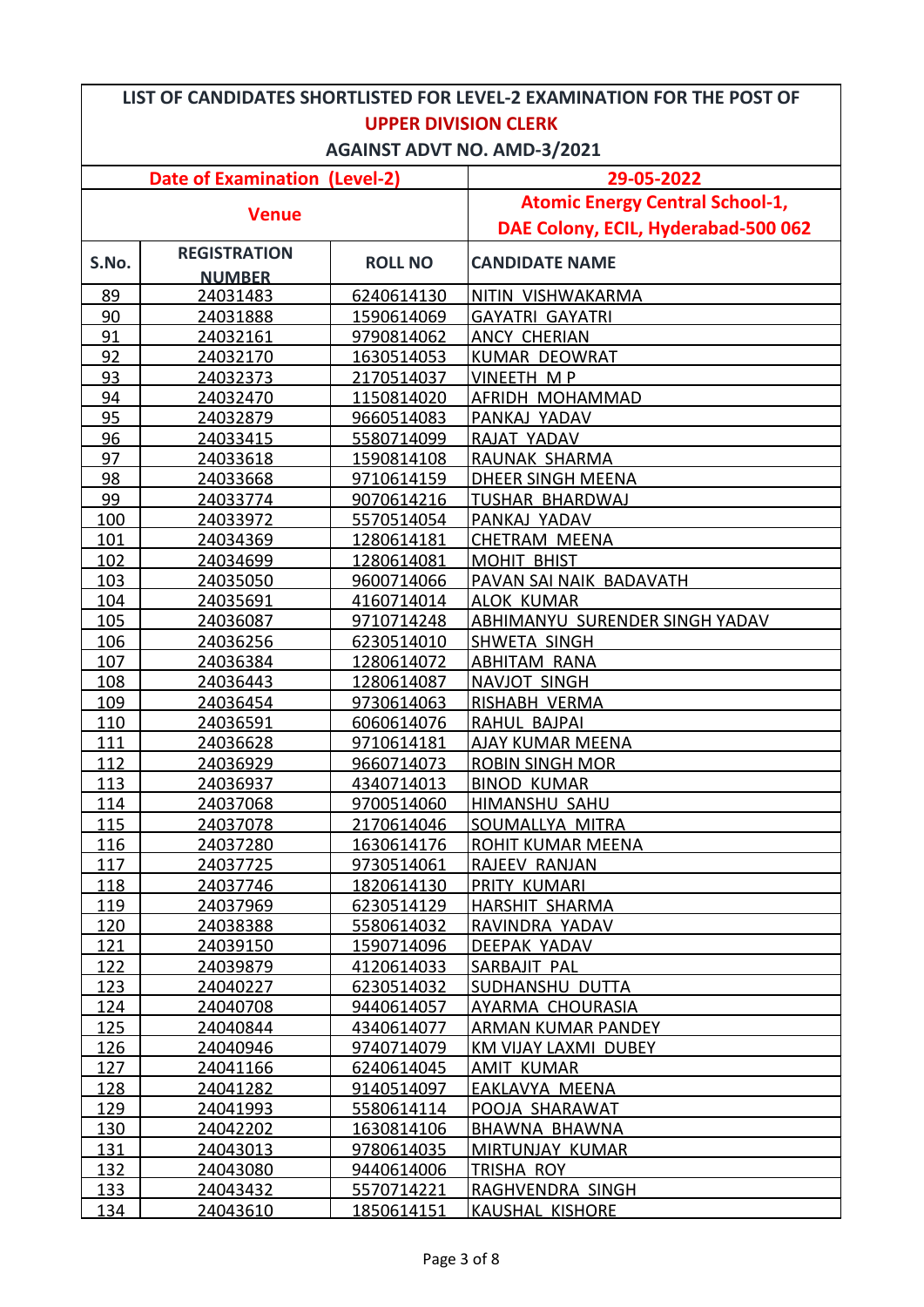| LIST OF CANDIDATES SHORTLISTED FOR LEVEL-2 EXAMINATION FOR THE POST OF |                      |                          |                                         |  |
|------------------------------------------------------------------------|----------------------|--------------------------|-----------------------------------------|--|
| <b>UPPER DIVISION CLERK</b>                                            |                      |                          |                                         |  |
| <b>AGAINST ADVT NO. AMD-3/2021</b>                                     |                      |                          |                                         |  |
| <b>Date of Examination (Level-2)</b>                                   |                      |                          | 29-05-2022                              |  |
|                                                                        |                      |                          | <b>Atomic Energy Central School-1,</b>  |  |
| <b>Venue</b>                                                           |                      |                          | DAE Colony, ECIL, Hyderabad-500 062     |  |
|                                                                        | <b>REGISTRATION</b>  |                          |                                         |  |
| S.No.                                                                  | <b>NUMBER</b>        | <b>ROLL NO</b>           | <b>CANDIDATE NAME</b>                   |  |
| 135                                                                    | 24043790             | 9640814211               | PRASHANT DAHIYA                         |  |
| <u>136</u>                                                             | 24045080             | 9740814104               | <b>VINIT KUMAR RAI</b>                  |  |
| 137                                                                    | 24045976             | 4340714024               | <b>WAHID SALIM KAZI</b>                 |  |
| 138                                                                    | 24046466             | 9780614178               | <b>VIPUL KUMAR</b>                      |  |
| 139                                                                    | 24047327             | 9140814121               | <b>CHIRAG GUPTA</b>                     |  |
| 140                                                                    | 24047650             | 9140614083               | <b>DEVI SINGH MEENA</b>                 |  |
| 141                                                                    | 24047862             | 9070614092               | <b>SAFAL DUHAN</b>                      |  |
| 142                                                                    | 24048753             | 1850614005               | <b>KHUSHBU KUMARI</b>                   |  |
| 143                                                                    | 24048878             | 5580614149               | PANKAJ SHARMA                           |  |
| 144                                                                    | 24049052             | 4160614139               | <b>SWASTICK KHEARU</b>                  |  |
| 145                                                                    | 24049410             | 9680614080               | <b>RAM NAVEES RANA</b>                  |  |
| 146                                                                    | 24049510             | 1590814023               | <b>HIMANSHU ATTRI</b>                   |  |
| 147                                                                    | 24050181             | 1590514012               | RAVI CHAUHAN                            |  |
| 148                                                                    | 24050207             | 9700614019               | <b>AGRARAJ SINGH PARMAR</b>             |  |
| 149                                                                    | 24051535             | 9780614112               | <b>VIKRAM KUMAR</b>                     |  |
| 150                                                                    | 24053107             | 1630714100               | <b>BABITA BABITA</b>                    |  |
| 151                                                                    | 24053250             | 9530514057               | <b>PRADIP AJIT IRKAR</b>                |  |
| 152                                                                    | 24053349             | 1820514030               | <b>VIPIN BHASKAR</b>                    |  |
| 153                                                                    | 24053514             | 1280614198               | <b>ASHISH TIWARI</b>                    |  |
| 154                                                                    | 24053698             | 9140514273               | <b>SATISH CHAND MEENA</b>               |  |
| 155                                                                    | 24053978             | 9710714017               | SHREERAM DHIDHARIYA                     |  |
| 156                                                                    | 24054310             | 9440614173               | NIKHIL KUMAR                            |  |
| 157                                                                    | 24055614             | 2170514009               | <b>JYOTHIS J CHAND</b>                  |  |
| 158                                                                    | 24055623             | 9710714082               | SHILPA SHILPA                           |  |
| 159                                                                    | 24055631             | 9670714232               | <b>DEEPESH KUMAR</b>                    |  |
| 160                                                                    | 24055787             | 9600514033               | RAMACHANDRA KARRI                       |  |
| 161                                                                    | 24056115             | 1280814013               | SURBHI YADAV                            |  |
| 162                                                                    | 24056416             | 3440614045               | SRI JAGRUTHI REDDY KOKKERAPALLI         |  |
| 163                                                                    | 24056830             | 1630514007               | RAHUL KUMAR                             |  |
| 164                                                                    | 24057243             | 9450514057               | <b>SAMEER SHUKLA</b>                    |  |
| 165                                                                    | 24057435             | 1280814149               | PIYUSH KUMAR                            |  |
| 166                                                                    | 24057712             | 9780614038               | <b>MANISH SHARMA</b>                    |  |
| <u>167</u>                                                             | 24058006             | 9780614092               | <b>HIRALAL SINGH</b>                    |  |
| 168                                                                    | 24058165             | 4160514095               | <b>ANUJ PRASAD</b>                      |  |
| 169                                                                    | 24058256             | 9780814113               | <b>KAMAL KUMAR</b>                      |  |
| 170                                                                    | 24058832             | 9760614089               | <b>TEJAS SATPURUSH WANKHEDE</b>         |  |
| 171                                                                    | 24058846             | 1590714080               | <b>JYOTI SHARMA</b>                     |  |
| 172                                                                    | <u>24058912</u>      | 9070614001               | <b>ROCKY CHOUDHARY</b>                  |  |
| 173                                                                    | 24059535             | 9670514113               | <b>DEEPAK KUMAR</b>                     |  |
| 174                                                                    | 24059560             | 9670614106               | AMIT YADAV                              |  |
| 175                                                                    | 24059836             | 9680614074               | SAGAR BHARDWAJ                          |  |
| <u>176</u>                                                             | 24060147             | 6230814082               | <b>SHIVAM SINGH</b>                     |  |
| 177                                                                    | 24060616             | 9740614112               | <b>ADITYA KUMAR PRAJAPATI</b>           |  |
| 178<br>179                                                             | 24061504             | 3690614108<br>9670714005 | JAYDEEP SACHAN<br><b>GULSHAN INDORA</b> |  |
| 180                                                                    | 24061870<br>24063064 | 6230714005               | AMAN KUMAR                              |  |
|                                                                        |                      |                          |                                         |  |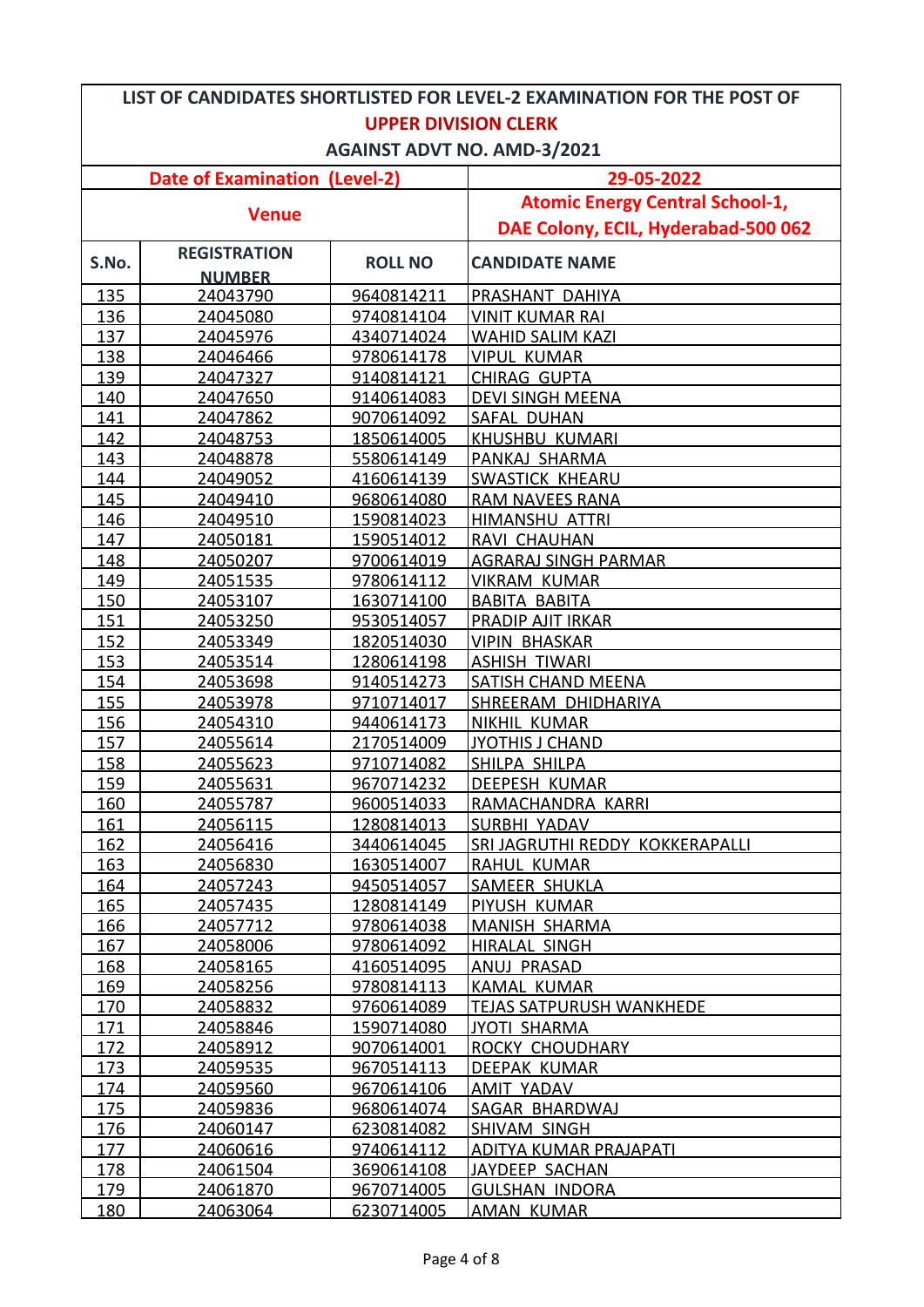| LIST OF CANDIDATES SHORTLISTED FOR LEVEL-2 EXAMINATION FOR THE POST OF |                     |                   |                                        |  |
|------------------------------------------------------------------------|---------------------|-------------------|----------------------------------------|--|
| <b>UPPER DIVISION CLERK</b>                                            |                     |                   |                                        |  |
| <b>AGAINST ADVT NO. AMD-3/2021</b>                                     |                     |                   |                                        |  |
| <b>Date of Examination (Level-2)</b>                                   |                     |                   | 29-05-2022                             |  |
| <b>Venue</b>                                                           |                     |                   | <b>Atomic Energy Central School-1,</b> |  |
|                                                                        |                     |                   | DAE Colony, ECIL, Hyderabad-500 062    |  |
| S.No.                                                                  | <b>REGISTRATION</b> | <b>ROLL NO</b>    | <b>CANDIDATE NAME</b>                  |  |
|                                                                        | <b>NUMBER</b>       |                   |                                        |  |
| 181                                                                    | 24063385            | 9120514125        | RAHUL SOURASHTRIYA                     |  |
| 182                                                                    | 24063504            | 4610614160        | ARVIND KUMAR YADAV BATRAJ              |  |
| 183                                                                    | 24063994            | 1820614034        | RAMMUKUND KUMAR                        |  |
| 184                                                                    | 24064162            | 5570614018        | <b>AKHILESH BHATT</b>                  |  |
| 185                                                                    | 24064811            | 6060614169        | <b>PRASHANT SINGH</b>                  |  |
| 186                                                                    | 24064933            | 6240614021        | <b>VICKY PRASAD</b>                    |  |
| 187                                                                    | 24065346            | 6240614103        | JOGENDER YADAV                         |  |
| 188                                                                    | 24065519            | 4340614064        | <b>AKASH KUMAR</b>                     |  |
| 189                                                                    | 24065622            | 1280514027        | <b>DEEPAK KUMAR DEEP</b>               |  |
| 190                                                                    | 24065830            | 9070714144        | <b>NIKHIL KUMAR</b>                    |  |
| 191                                                                    | 24066380            | 9140614189        | PUJA PABRI                             |  |
| 192                                                                    | 24066416            | 9710614064        | <b>SHIV CHARAN SHARMA</b>              |  |
| 193                                                                    | 24066490            | 9070614065        | <b>ANKUSH NAGPAL</b>                   |  |
| 194                                                                    | 24066725            | 9660514076        | <b>RUPESH KUMAR</b>                    |  |
| 195                                                                    | 24067160            | 9710614085        | <b>ASHISH KUMAR</b>                    |  |
| 196                                                                    | 24067356            | 1820614067        | <b>BIKRAM KUMAR PANDEY</b>             |  |
| 197                                                                    | 24067538            | 6230614023        | <b>KISHAN SINGH</b>                    |  |
| 198                                                                    | 24068162            | 1280514008        | DEEPAK DEEPAK                          |  |
| 199                                                                    | 24068287            | 1820514033        | PRINCE KUMAR                           |  |
| 200                                                                    | 24068450            | 9440514039        | SAJIB BAGCHI                           |  |
| 201                                                                    | 24068537            | 5750614058        | <b>KARISHMA ROSHAN RAMTEKE</b>         |  |
| 202                                                                    | 24070158            | 4160614156        | <b>BIMAN SAHU</b>                      |  |
| 203                                                                    | 24070233            | 1990614097        | SENTHILKUMAR SAKTHIVEL                 |  |
| 204                                                                    | 24071205            | 1590614188        | SANDEEP KUMAR                          |  |
| 205                                                                    | 24071535            | 1630614035        | RAHUL DOBHAL                           |  |
| 206                                                                    | 24071678            | 1630614016        | <b>SHAHID RAZA</b>                     |  |
| 207                                                                    | 24071808            | 3470614017        | <b>SRIKANTH PAWAR VANKANAVATH</b>      |  |
| 208                                                                    | 24072078            | 4610614238        | VENKATA RAMANA CHITIKELA               |  |
| 209                                                                    | 24072196            | 6230614105        | HARSH KUMAR                            |  |
| 210                                                                    | 24073239            | 9710514295        | <b>HARI OM MEENA</b>                   |  |
| 211                                                                    | 24073262            | 4120514098        | SHREYASKAR DAS                         |  |
| 212                                                                    | 24073519            | 9650514017        | <b>HARSH RAMAN PATHAK</b>              |  |
| 213                                                                    | <u>24073709</u>     | 9680614006        | <b>GAURAV ANAND</b>                    |  |
| 214                                                                    | 24073773            | 5570614020        | <b>HIMANSHU HIMANSHU</b>               |  |
| 215                                                                    | 24073884            | 1630614148        | RISHABH VERMA                          |  |
| 216                                                                    | 24074247            | 1590714008        | <b>KAPIL KUMAR</b>                     |  |
| 217                                                                    | 24074629            | <u>3690814117</u> | DHEERENDRA KUMAR VISHWAKARMA           |  |
| 218                                                                    | 24075561            | 1280714258        | <b>SHASHANK KUMAR</b>                  |  |
| 219                                                                    | 24075696            | 6230514121        | AJAY KUMAR                             |  |
| 220                                                                    | 24075797            | 1280614099        | NISHANT ANAND                          |  |
| 221                                                                    | 24075802            | 1820614050        | SHUBHAM KUMAR                          |  |
| 222                                                                    | 24075827            | 9680514014        | AVINASH KUMAR                          |  |
| 223                                                                    | <u>24076213</u>     | 9530714020        | <b>SHRADDHA DATTU DHARADE</b>          |  |
| 224                                                                    | 24076551            | 4610514242        | RAMKUMAR BANOTH                        |  |
| 225                                                                    | 24076561            | 1850614264        | SIDDHARTH RAJ RANA                     |  |
| 226                                                                    | 24076840            | 1280614079        | KALPANA SIKARWAR                       |  |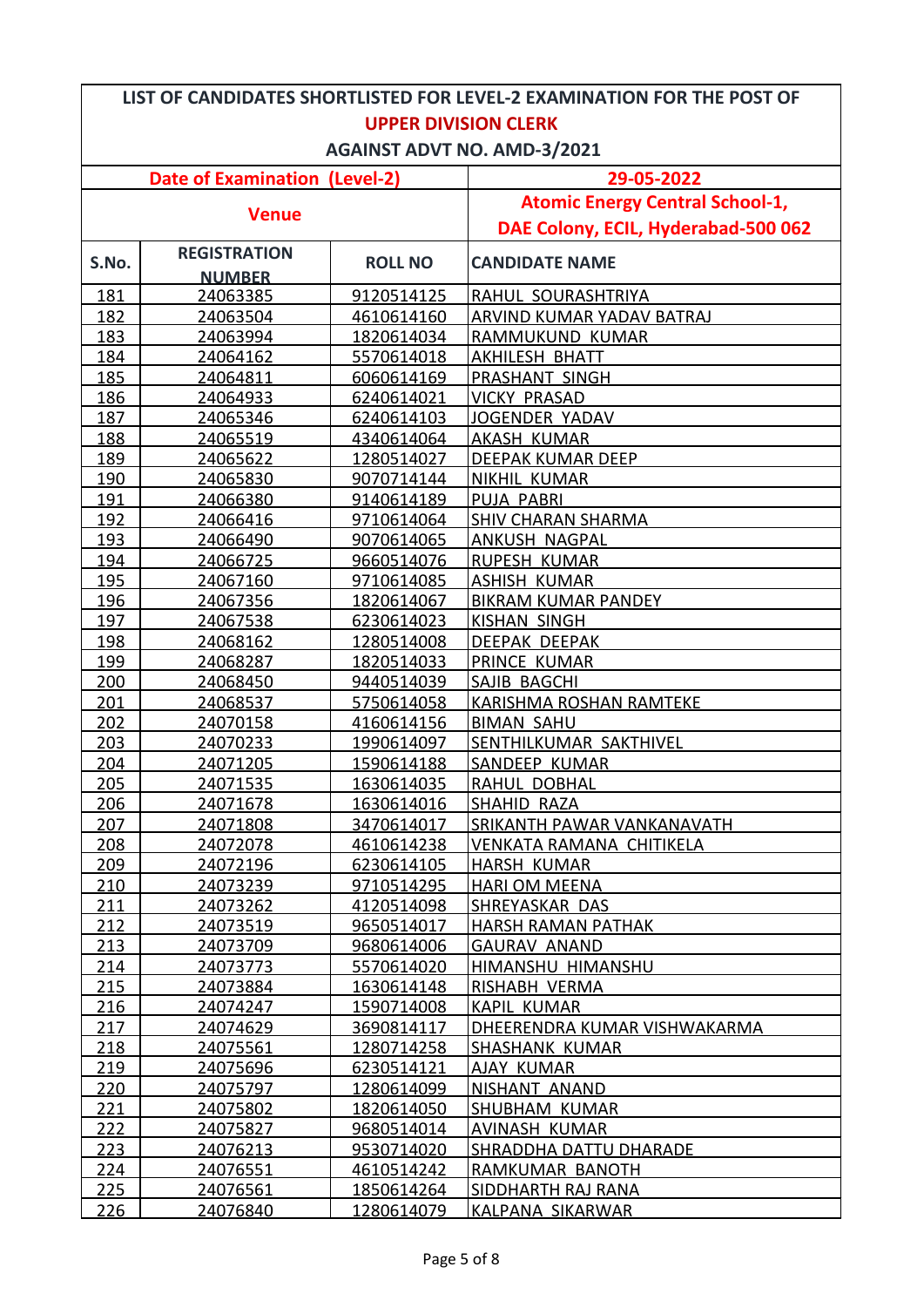| LIST OF CANDIDATES SHORTLISTED FOR LEVEL-2 EXAMINATION FOR THE POST OF |                     |                   |                                        |  |
|------------------------------------------------------------------------|---------------------|-------------------|----------------------------------------|--|
| <b>UPPER DIVISION CLERK</b>                                            |                     |                   |                                        |  |
| <b>AGAINST ADVT NO. AMD-3/2021</b>                                     |                     |                   |                                        |  |
| <b>Date of Examination (Level-2)</b>                                   |                     |                   | 29-05-2022                             |  |
|                                                                        |                     |                   | <b>Atomic Energy Central School-1,</b> |  |
| <b>Venue</b>                                                           |                     |                   | DAE Colony, ECIL, Hyderabad-500 062    |  |
|                                                                        | <b>REGISTRATION</b> |                   |                                        |  |
| S.No.                                                                  | <b>NUMBER</b>       | <b>ROLL NO</b>    | <b>CANDIDATE NAME</b>                  |  |
| 227                                                                    | 24077257            | 1280614116        | <b>RITESH KUMAR PANDEY</b>             |  |
| 228                                                                    | 24077689            | 6060614016        | <b>SRASHTI DEVI</b>                    |  |
| 229                                                                    | 24077782            | 9070614059        | PAWAN MEENA                            |  |
| 230                                                                    | 24078026            | 6230614037        | <b>VIPUL KUMAR SINGH</b>               |  |
| 231                                                                    | 24078148            | 9670614036        | <b>ABHISHEK KUMAR</b>                  |  |
| 232                                                                    | 24078780            | 9120614107        | <b>ACHMAN MAHESHWARI</b>               |  |
| 233                                                                    | 24078808            | 9680614266        | SIRAJ ALI                              |  |
| 234                                                                    | 24079065            | 6240614098        | LALIT KUMAR                            |  |
| 235                                                                    | 24079568            | 2170614031        | PECHIMUTHU J                           |  |
| 236                                                                    | 24079596            | 9660714129        | <b>SAHIL MALIK</b>                     |  |
| 237                                                                    | 24079618            | 9440514099        | <b>AVINASH TARAI</b>                   |  |
| 238                                                                    | 24079930            | 9450514144        | <b>ALOK DIXIT</b>                      |  |
| 239                                                                    | 24080158            | 3470814087        | <b>GAGAN KUMAR BURLA</b>               |  |
| 240                                                                    | 24080831            | 1280614009        | <b>RAHUL SINGH</b>                     |  |
| 241                                                                    | 24081291            | 9690614006        | <b>RAHUL KUMAR SINGH</b>               |  |
| 242                                                                    | 24081471            | 5750714003        | <b>AYUSH PRAKASH MATE</b>              |  |
| 243                                                                    | 24081562            | 5570614113        | <b>AJAY YADAV</b>                      |  |
| 244                                                                    | 24081746            | 9680514075        | MOHIT DAHIYA                           |  |
| 245                                                                    | 24081759            | 6240614035        | <b>KAVISHA SINGH</b>                   |  |
| 246                                                                    | 24081800            | 1150514049        | KEERTHIGA ELANGOVAN                    |  |
| 247                                                                    | 24082243            | 2130614027        | <b>VISHNU RAJEEV</b>                   |  |
| 248                                                                    | 24082378            | 9660614041        | <b>MAVEEB KUMAR</b>                    |  |
| 249                                                                    | 24082500            | 5570514030        | PRAVASH NIRALA                         |  |
| 250                                                                    | 24083087            | 9640814082        | <b>ANURAG BISHT</b>                    |  |
| 251                                                                    | 24083665            | 1280614303        | <b>PAWAN KUMAR</b>                     |  |
| 252                                                                    | 24083695            | 1630614019        | <b>VIVEK KUMAR</b>                     |  |
| 253                                                                    | 24084082            | 9780614184        | <b>UJJWAL GOEL</b>                     |  |
| 254                                                                    | 24084293            | 4120614098        | <b>ABHISHEK MR</b>                     |  |
| 255                                                                    | 24084885            | 9620714105        | PRASHANT KUMAR SHARMA                  |  |
| 256                                                                    | 24085022            | 4120614073        | MITHOSHREE SAHA                        |  |
| 257                                                                    | 24085029            | 1820714009        | <b>ASHUTOSH GAURAV</b>                 |  |
| 258                                                                    | 24085184            | 9710614067        | <u>HANSRAJ MANDIA</u>                  |  |
| 259                                                                    | 24085224            | 9070514030        | <b>KUSHAL KUMAR</b>                    |  |
| 260                                                                    | <u>24085263</u>     | 9600714046        | CHANDRAHAS GUJJARLAMUDI                |  |
| 261                                                                    | 24085292            | 1150514071        | S N KESAVAN                            |  |
| 262                                                                    | 24085466            | 9450614085        | <b>ARCHANA GOND</b>                    |  |
| 263                                                                    | 24086301            | <u>1590714050</u> | ASHISH SHEORAN                         |  |
| 264                                                                    | 24086559            | 9680614097        | <b>VIKASH KUMAR MANDAL</b>             |  |
| 265                                                                    | 24086590            | 4160614107        | SAUMAJIT NATH                          |  |
| 266                                                                    | 24088352            | 9440614185        | <b>HIRAKJYOTI MUKHERJEE</b>            |  |
| 267                                                                    | 24088769            | 9730814147        | <b>FAIZAN AHMAD</b>                    |  |
| 268                                                                    | 24089528            | 4160814090        | <b>JIT SAHA CHOUDHURY</b>              |  |
| 269                                                                    | 24089612            | 9710614036        | <b>ARPIT VERMA</b>                     |  |
| 270                                                                    | 24089630            | 6230814092        | <b>UDIT VATS</b>                       |  |
| 271                                                                    | 24089775            | 9670614107        | SAKSHAM TYAGI                          |  |
| 272                                                                    | 24090059            | 9120614064        | PRANSHU PANWAR                         |  |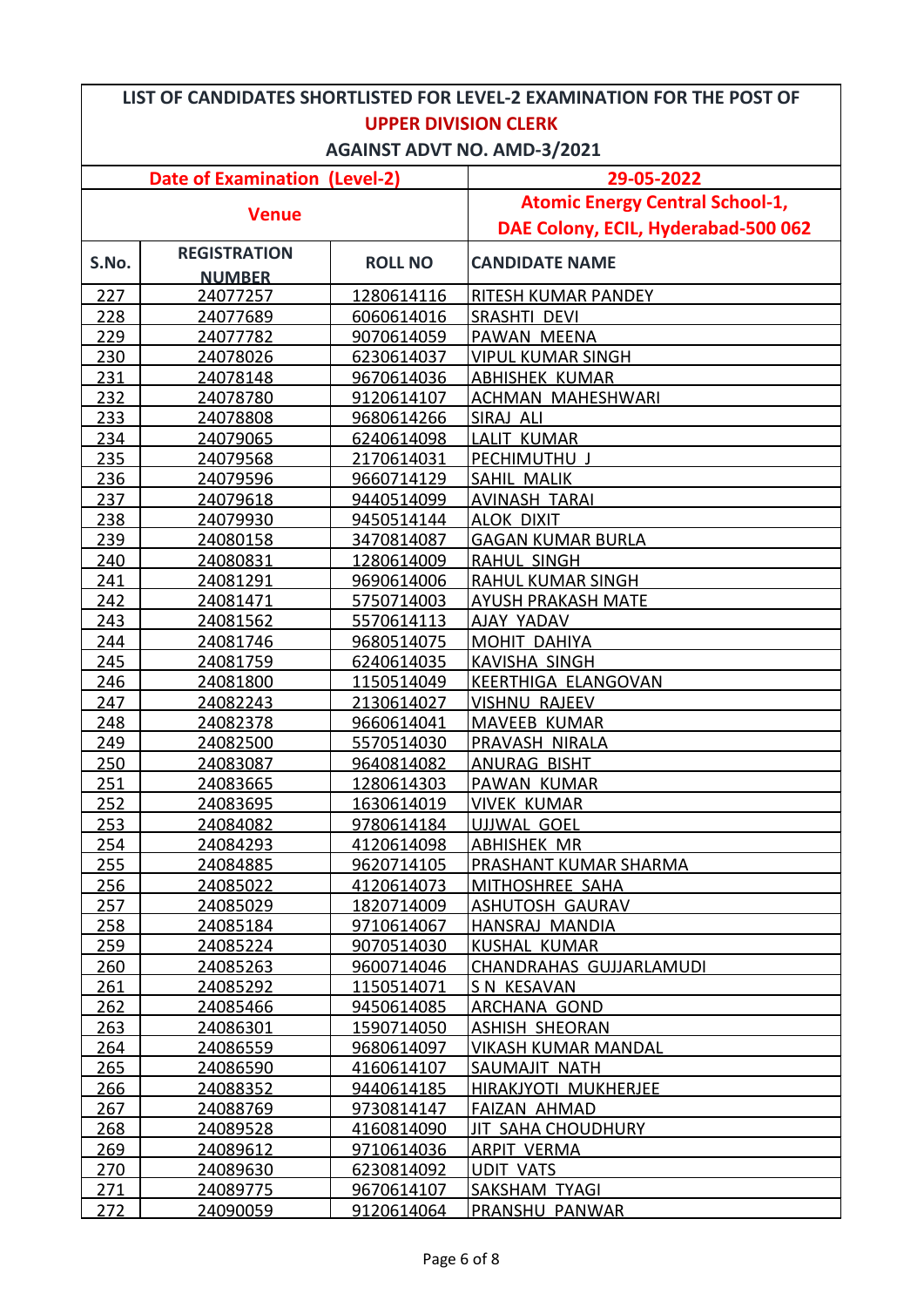| LIST OF CANDIDATES SHORTLISTED FOR LEVEL-2 EXAMINATION FOR THE POST OF |                     |                   |                                        |  |
|------------------------------------------------------------------------|---------------------|-------------------|----------------------------------------|--|
| <b>UPPER DIVISION CLERK</b>                                            |                     |                   |                                        |  |
| <b>AGAINST ADVT NO. AMD-3/2021</b>                                     |                     |                   |                                        |  |
| <b>Date of Examination (Level-2)</b>                                   |                     |                   | 29-05-2022                             |  |
|                                                                        |                     |                   | <b>Atomic Energy Central School-1,</b> |  |
| <b>Venue</b>                                                           |                     |                   | DAE Colony, ECIL, Hyderabad-500 062    |  |
|                                                                        | <b>REGISTRATION</b> |                   | <b>CANDIDATE NAME</b>                  |  |
| S.No.                                                                  | <b>NUMBER</b>       | <b>ROLL NO</b>    |                                        |  |
| 273                                                                    | 24090733            | 3440814124        | <b>SRINIVAS RAO PAPPOPPULA</b>         |  |
| 274                                                                    | 24092013            | 9670614171        | <b>SHRUTI MAHESHWARI</b>               |  |
| 275                                                                    | 24092046            | 3470514077        | ANJIBABU ULUSU                         |  |
| 276                                                                    | 24092183            | 9640714076        | <b>NITIN GOVIL</b>                     |  |
| 277                                                                    | 24092209            | 9450614024        | <b>MAYANK KUMAR SHUKLA</b>             |  |
| 278                                                                    | 24092309            | 1590614030        | NITISH KUMAR                           |  |
| 279                                                                    | 24092437            | 9600614116        | <b>JHANSI MALOTHU</b>                  |  |
| 280                                                                    | 24093641            | 9810614036        | <b>SNEHA KURIAN</b>                    |  |
| 281                                                                    | 24093758            | 5580814057        | <b>VIKASH KUMAR OJHA</b>               |  |
| 282                                                                    | 24093935            | 9660614115        | SAKSHI NA                              |  |
| 283                                                                    | 24093979            | 1630614083        | <b>KAPIL DEV</b>                       |  |
| 284                                                                    | 24094004            | 9070714010        | <b>NIKHIL KUMAR</b>                    |  |
| 285                                                                    | 24094218            | 4160514094        | SPANDAN ROY                            |  |
| 286                                                                    | 24094760            | 9740614354        | <b>ADISAN BHARATI</b>                  |  |
| 287                                                                    | 24094812            | 6240614012        | <b>SHASHANK KUMAR SINGH</b>            |  |
| 288                                                                    | 24095058            | 9780614026        | <b>ROHIT RAJ</b>                       |  |
| 289                                                                    | 24096219            | 5570514011        | <b>ABHISHEK CHAUHAN</b>                |  |
| 290                                                                    | 24097527            | 2130614014        | AKHIL PANAMKUTTY KRISHNAN              |  |
| 291                                                                    | 24098979            | 9680514056        | <b>ASHISH SHARMA</b>                   |  |
| 292                                                                    | 24099428            | 1590514079        | <b>VISHAL GOYAL</b>                    |  |
| 293                                                                    | 24099971            | 9730614060        | NEERAJ NIGAM                           |  |
| 294                                                                    | 24100930            | 9070614058        | <b>SAKET YADAV</b>                     |  |
| 295                                                                    | 24102592            | 9680514101        | PRIYANKA SHARMA                        |  |
| 296                                                                    | 24102684            | 1150614302        | PETCHIAMMAL V                          |  |
| 297                                                                    | 24102731            | 9700514032        | PRIYANKA KUJUR                         |  |
| 298                                                                    | 24103319            | 2760614022        | <b>NIKHIL RAGHUNATH RAMPURE</b>        |  |
| 299                                                                    | 24103666            | 9680614318        | <b>ASHISH YADAV</b>                    |  |
| 300                                                                    | 24103890            | 5570614046        | YATIN YADAV                            |  |
| 301                                                                    | 24104777            | 9440714091        | <b>SATYAJIT CHAKRABORTY</b>            |  |
| 302                                                                    | 24104979            | 5570614072        | AMIT NO                                |  |
| 303                                                                    | 24105019            | 5580814086        | PRESHIT AGRAWAL                        |  |
| 304                                                                    | 24105428            | 9140814202        | <b>ANIRUDHH SHARMA</b>                 |  |
| 305                                                                    | 24105845            | 1280514144        | <b>MUKESH KUMAR</b>                    |  |
| 306                                                                    | 24106155            | 2130614006        | SARNGA PRIYA ST                        |  |
| 307                                                                    | 24106214            | 9190614341        | ROHIT YADAV                            |  |
| 308                                                                    | 24106453            | 3690614078        | ABHIJEET VISHWAKARMA                   |  |
| 309                                                                    | 24106994            | 9700614018        | ARPIT DHAKETA                          |  |
| 310                                                                    | 24107939            | <u>4610814136</u> | VISHNU VIDAVALURU                      |  |
| 311                                                                    | 24108614            | 9140714202        | <b>KESHAV MEENA</b>                    |  |
| 312                                                                    | <u>24109022</u>     | 4160714006        | DEEPAK KUMAR DAS                       |  |
| 313                                                                    | 24111233            | 4120714003        | <b>SUMIT SHEKHAR</b>                   |  |
| 314                                                                    | 24111517            | 9670814039        | <b>NAVEEN SINGH</b>                    |  |
| 315                                                                    | 24111718            | 1820614185        | <b>AVINASH ANAND</b>                   |  |
| 316                                                                    | 24111751            | 1280614091        | <b>PRAMOD KUMAR RATHOUR</b>            |  |
| 317                                                                    | 24112123            | 2760614005        | <b>ABHIJEET AJAY KUMAR</b>             |  |
| 318                                                                    | 24112757            | 9660814024        | <b>HIMANSHU S</b>                      |  |